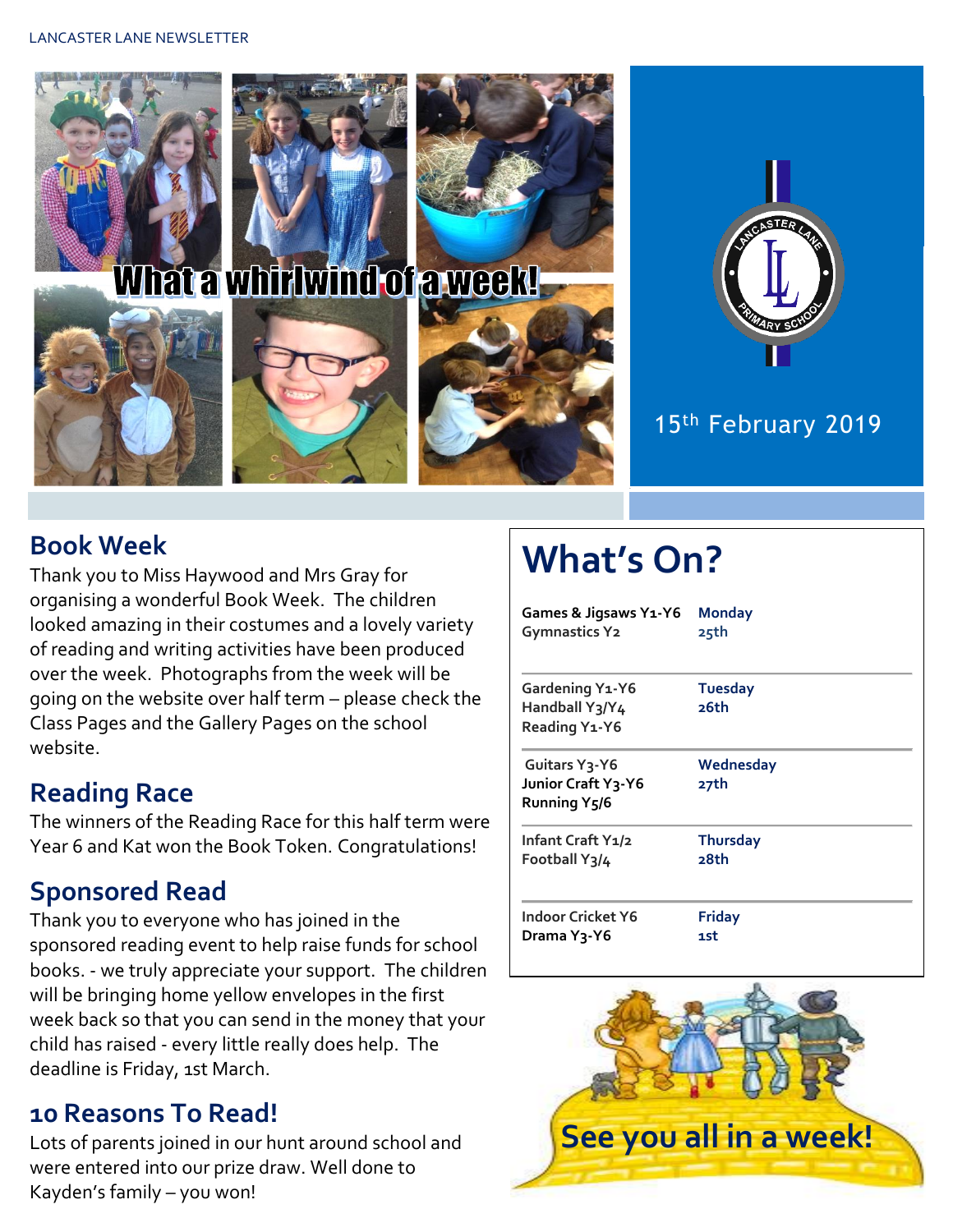## **Half Term**

School is closed next week for the half term holiday and reopens at 8.55am on Monday, 25th February. The staff and governors wish their children and their families a happy and enjoyable break from school.

# **PTA Valentine's Disco**

Jenny, the DJ at our discos, said that she loves coming to Lancaster Lane as the children always sing and dance their hearts out. The children's behaviour was exemplary for both discos. Thank you to the PTA for organising and running this event for our children.

# **Future PTA Events**

Monday, 4th march 3.30pm PTA meeting in Year 3's Classroom – everyone is welcome and it would be lovely to see some new faces.

Thursday, 21st March @ 6pm Easter Bingo Night The money we have raised from our past events will be used next half term to help the Easter Bunny buy Easter eggs for the children. The PTA is also paying for a story telling chair and benches / stools for the children which will be located in the garden area in front of Mrs Geldard's office.

# **Head Lice**

Please take a moment to read the accompanying attached letter regarding head lice. It needs ALL families to check and treat their child's hair if we want to be a 'nit free' school.

# **Parking Outside School**





Paired reading with other classes



The winning cricket team.



A great time was had by everyone at the PTA disco